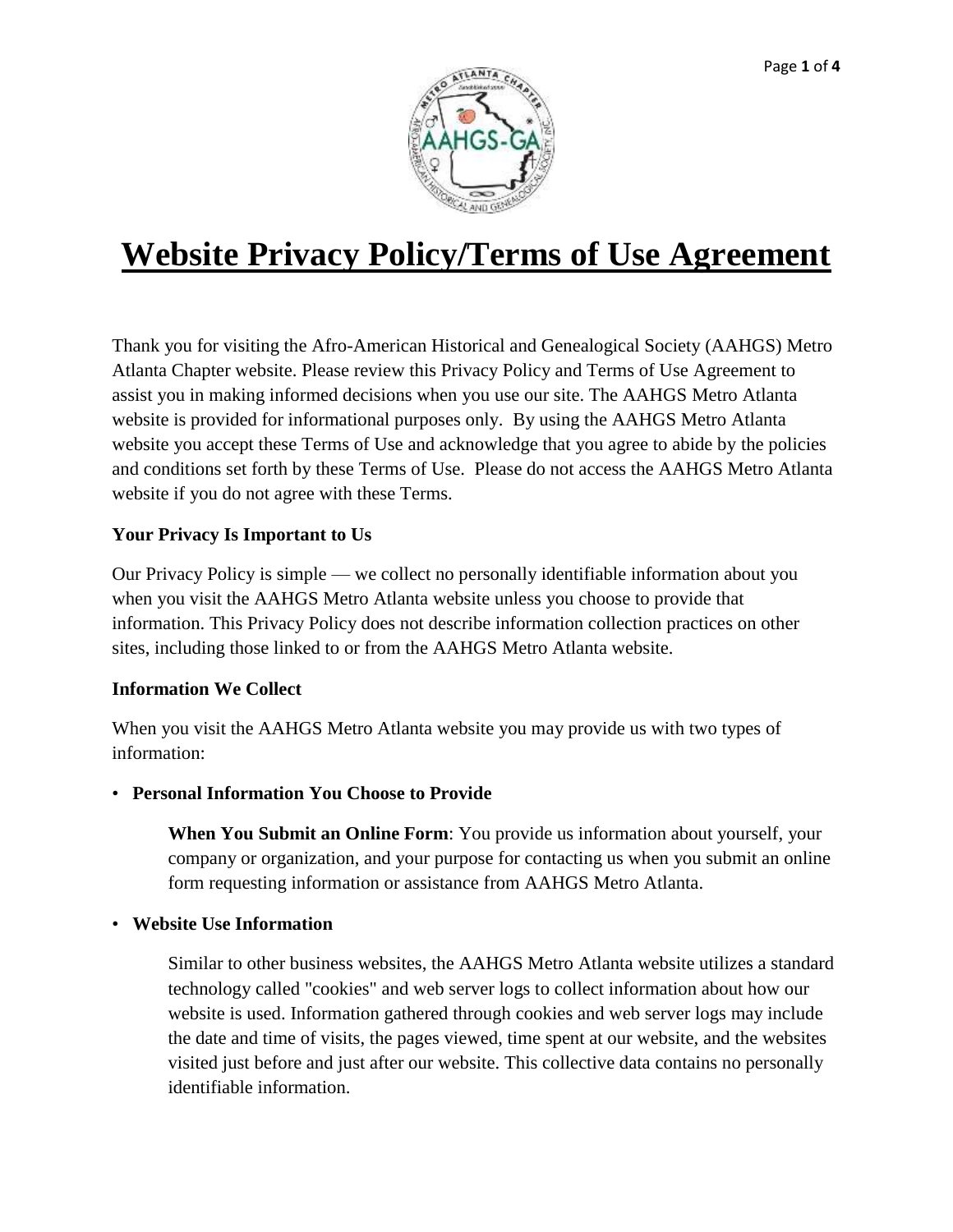# **How We Use the Information That You Provide to Us**

AAHGS Metro Atlanta does not sell, rent, or trade personal information you provide us through this website unless such disclosure is necessary or advisable to (a) protect the rights, safety, or property of AAHGS Metro Atlanta or others or (b) conform to legal or regulatory requirements. If you choose to use email to contact AAHGS Metro Atlanta via our online forms or specific email address, we may retain the content of your email messages and attachments together with your email address and our responses.

## **How We Use Information We Collect from Cookies**

As you use our website, the site uses its cookies to differentiate you from other users. Cookies, in conjunction with our web server's log files, allow us to calculate the aggregate number of people visiting our website and which parts of the site are most popular. This helps us gather feedback in order to constantly improve our website and better serve our customers. Cookies do not allow us to gather any personal information about you and we do not generally store any personal information that you provided to us in your cookies.

## **How We Protect Your Information**

Email is not a secure medium of communication. AAHGS Metro Atlanta discourages sending any information that you consider to be confidential or proprietary via email. Any such information supplied through the website will be deemed non-confidential.

#### **Other Websites Linked to Our Website**

AAHGS Metro Atlanta is not responsible for the practices employed by websites linked to or from the AAHGS Metro Atlanta website nor the information or content contained therein. Often links to other websites are provided solely as pointers to information on topics that may be useful to the users of our website.

Please remember that when you use a link to go from the AAHGS Metro Atlanta website to another website, our Privacy Policy is no longer in effect. Your browsing and interaction on any other website, including websites which have a link on our website, is subject to that website's own rules and policies. Please read over those rules and policies before proceeding.

#### **Children's Online Privacy Protection**

AAHGS Metro Atlanta is committed to protecting children's privacy online. Our website is not intentionally designed for or directed at children. In accordance with the Children's Online Privacy Protection Act of 1998 (COPPA), AAHGS Metro Atlanta will not intentionally collect or maintain information about anyone under 13 years of age.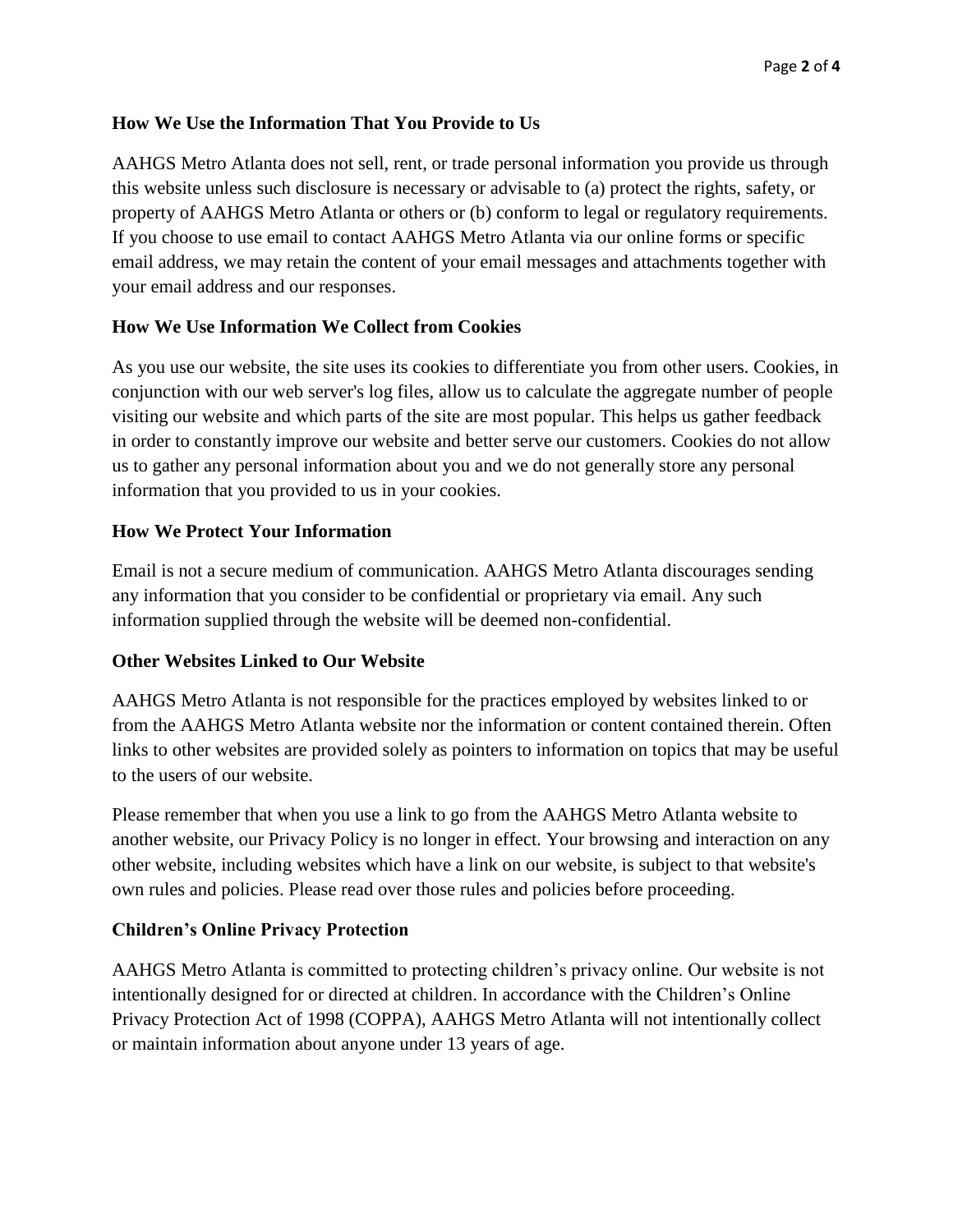# **Intellectual Property**

All information on this website — including without limitation all design, text, images, news releases, and other documents — is subject to copyright protection under United States and other copyright laws and is owned by AAHGS Metro Atlanta or used under license from the copyright owner. Permission is granted to view and print materials for non-commercial purpose of viewing, reading, and retaining for reference. Any other copying, distribution, retransmission, or modification of information or materials on this website, whether in electronic or hard copy form, without express prior written permission of AAHGS Metro Atlanta, is prohibited.

AAHGS Metro Atlanta's registered marks, trademarks, logos, taglines, and images used on this site are the property of AAHGS Metro Atlanta and may not be used without expressed written permission from AAHGS Metro Atlanta. Other product or company names may be the trademarks or service marks of their respective owners.

## **Links to Third Party Web Sites**

The AAHGS Metro Atlanta website may include links to websites operated by other entities. Visiting these third party websites will be done at your own risk. AAHGS Metro Atlanta has no control over such sites and is not responsible for the privacy, accuracy, legality, or any other aspect of their content or operability.

#### **Disclaimer**

AAHGS Metro Atlanta strives to maintain updated and accurate content on our website. However, all material is presented "as is," without any representation or warranty, express or implied, including the implied warranties of merchantability, fitness for a particular purpose, and non-infringement of intellectual property in connection with this website and its content. AAHGS Metro Atlanta does not warrant the accuracy or completeness of the materials or the reliability of any advice, opinion, statement, or other information displayed or distributed through the website.

Neither AAHGS Metro Atlanta nor any party involved in creating, producing or delivering this website shall be liable for any damages, including, without limitation, direct, incidental, consequential, indirect, or punitive damages arising out of access to, use of, or inability to use this website, or any errors or omissions in content. This limitation applies to damages to, including viruses that infect, your computer equipment.

#### **Limitation of Liability**

In no event shall AAHGS Metro Atlanta be liable to any party for any direct, indirect, special, consequential or other damages (including without limitation, damages for lost profits, lost data, or business interruption) that are related to the use of, or the inability to use the website, the